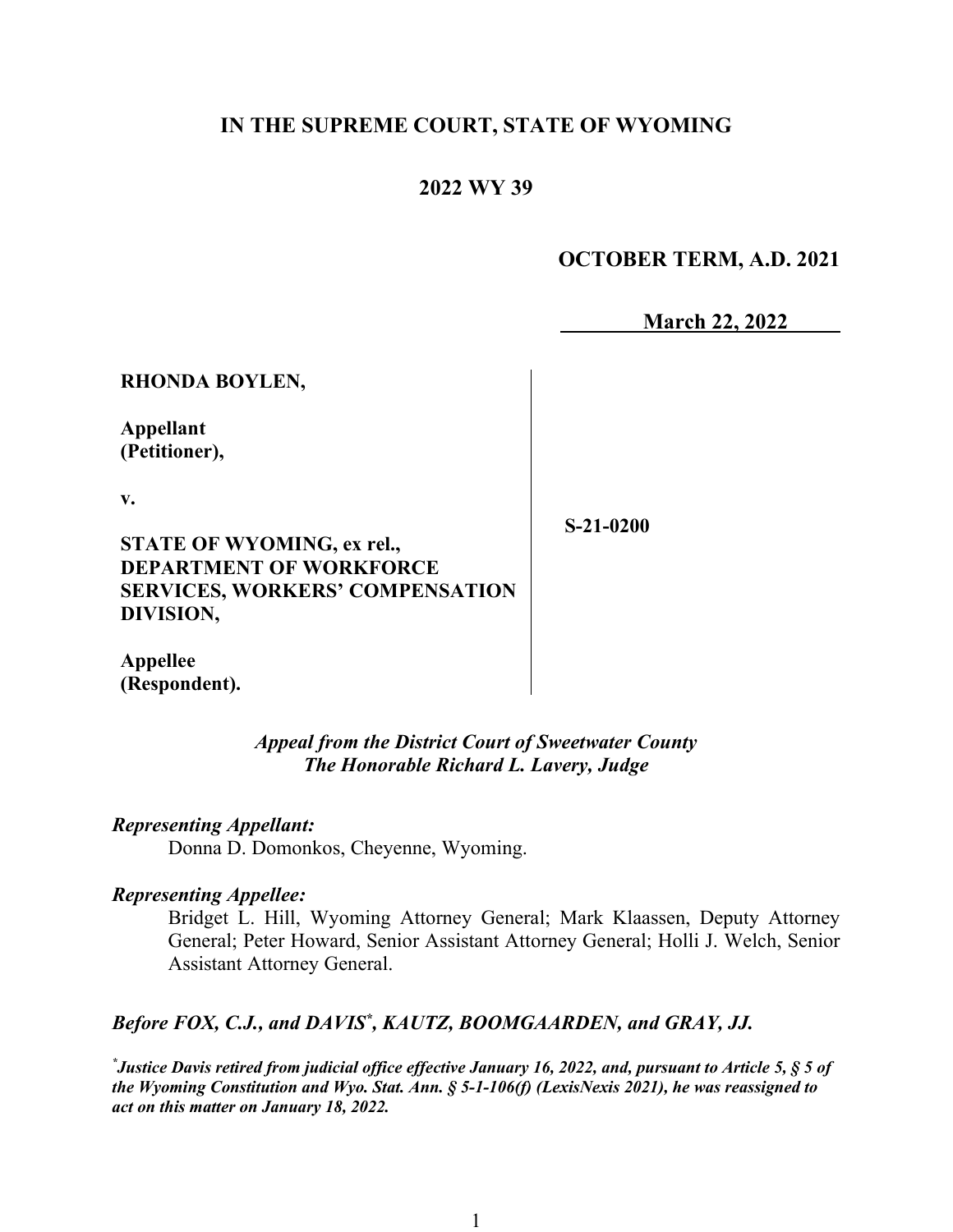**NOTICE: This opinion is subject to formal revision before publication in Pacific Reporter Third. Readers are requested to notify the Clerk of the Supreme Court, Supreme Court Building, Cheyenne, Wyoming 82002, of any typographical or other formal errors so that correction may be made before final publication in the permanent volume.**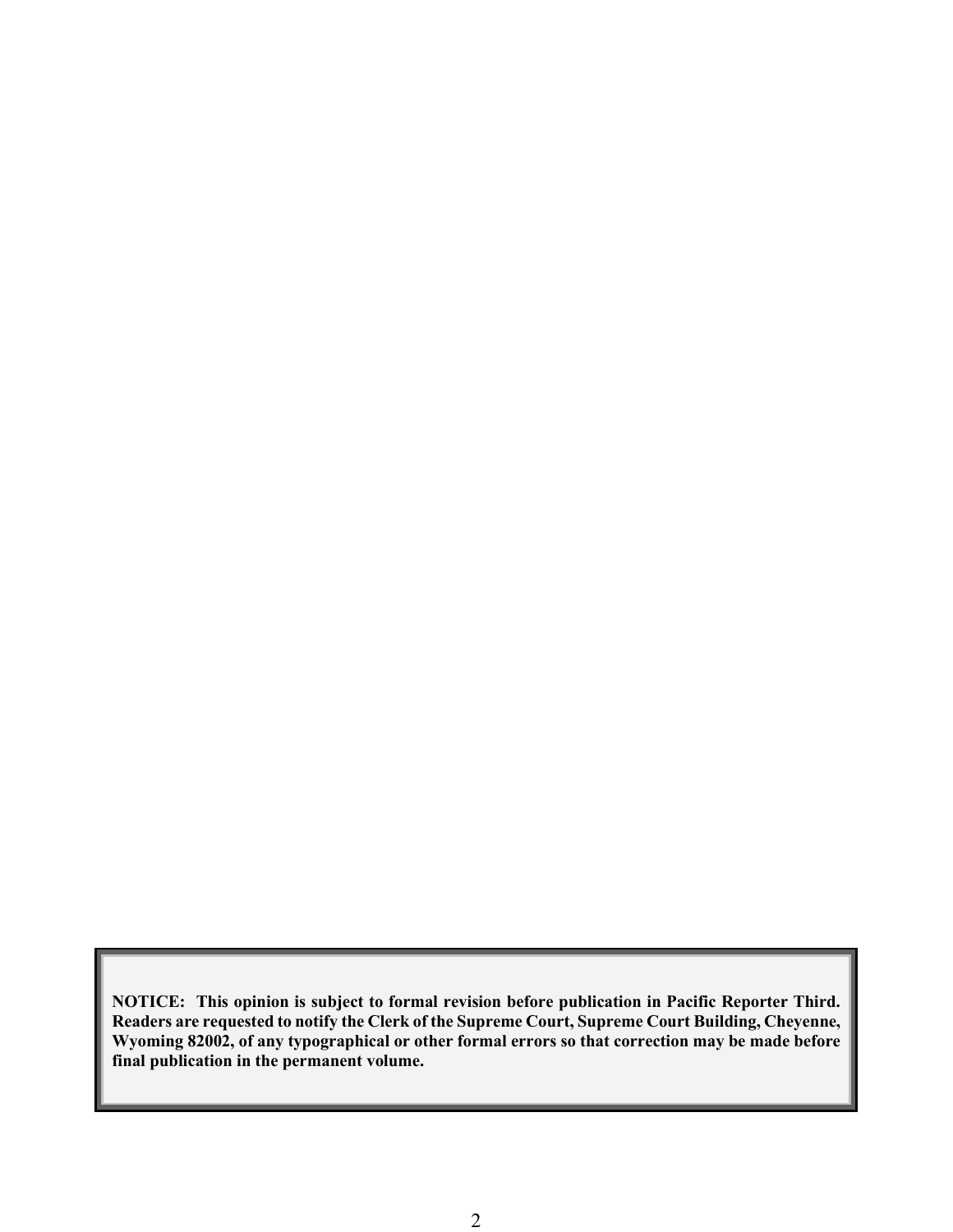#### **BOOMGAARDEN, Justice.**

[¶1] Rhonda Boylen, a sales associate at Flaming Gorge Harley-Davidson, suffered a lower back injury the evening of May 6, 2019, while at home, following two days off work. She was standing in her kitchen and turned slightly to the left when her back "exploded." When she sought medical treatment the next day, she attributed her injury to moving heavy motorcycles at work. She filed a claim with the Department of Workforce Services, Workers' Compensation Division (Division) for benefits related to her May 6 injury. The Division denied her request. Following a contested case hearing the Office of Administrative Hearings (OAH) concluded that Ms. Boylen did not satisfy her burden of proof. On appeal Ms. Boylen argues she proved that her May 6 injury was a second compensable injury, but OAH failed to consider it as such. We affirm.

### *ISSUES*

[¶2] Ms. Boylen raises a single issue, which we rephrase as two:

I. Did OAH erroneously fail to apply the second compensable injury rule?

II. Was there substantial evidence to support OAH's conclusion that Ms. Boylen failed to prove her May 6 injury was caused by the May 3 injury?

## *FACTS*

[¶3] The facts are straightforward and not in dispute.

[¶4] Ms. Boylen, a sales associate at Flaming Gorge Harley-Davidson, was moving a heavy motorcycle on May 3, 2019, when her back grabbed and her legs felt weak. She did not report this incident to her employer. Nor did she report the incident while at work the following day. May 5 and 6 were Ms. Boylen's days off. At about 9:00 p.m. on May 6, she was standing in her kitchen and turned slightly to the left, away from the sink, when she felt excruciating pain. She sought medical treatment the following day from chiropractor, Dr. Ty Quickenden, D.C. Due to her extreme pain Dr. Quickenden stopped his examination and referred her to Red Desert Insta-Care. Over the next four months, Ms. Boylen was treated for radiating back pain, numbness, and tingling, by Dr. Quickenden; Alliance Physical Therapy; and Drs. Eric Harris, M.D. and Michael Kaplan, M.D., at Premier Bone & Joint Centers.

[¶5] Ms. Boylen filed a report of injury on May 16, 2019, stating that she suffered a work injury on May 6. Her report stated, "I was moving a heavy bike to a location, when I felt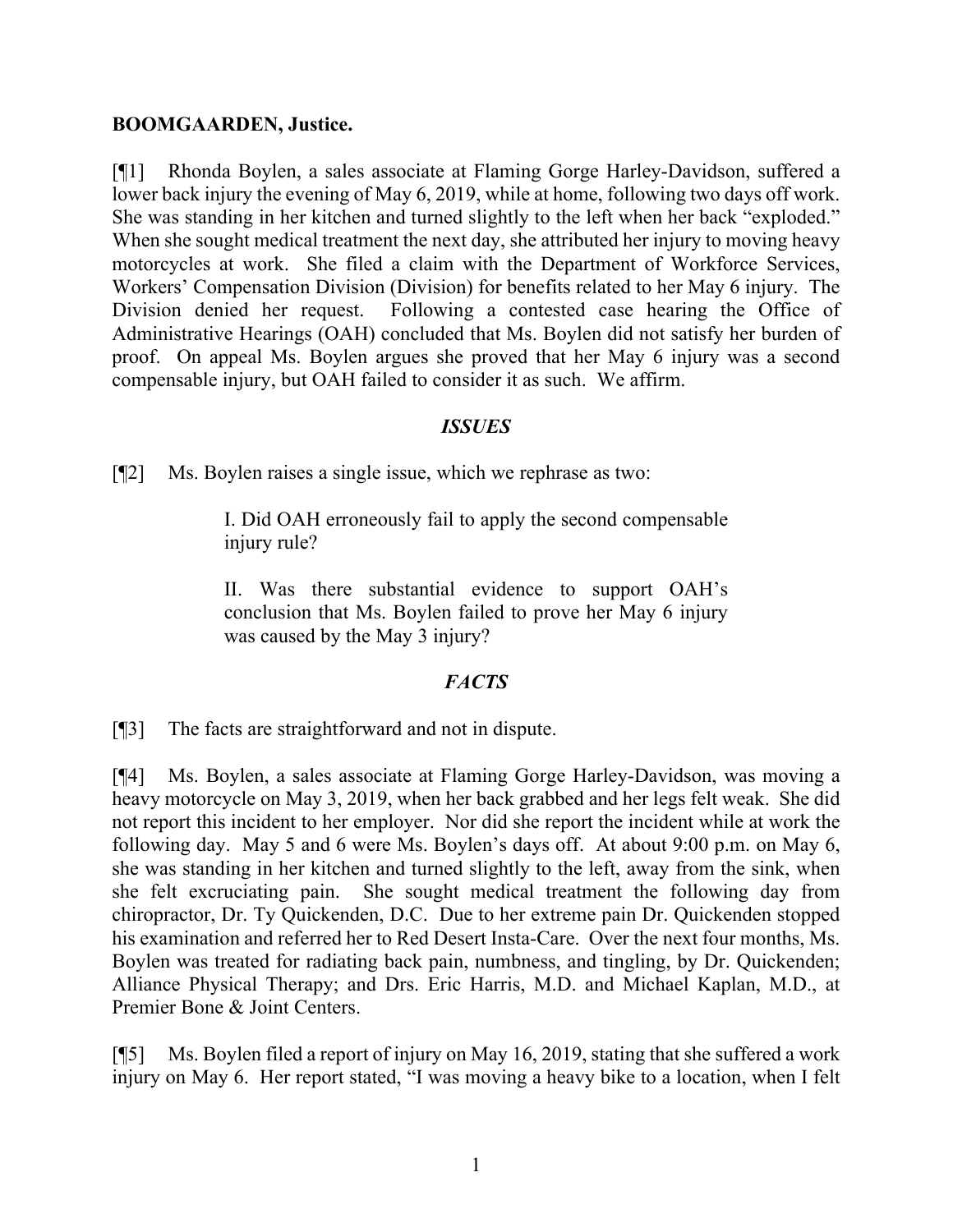my lower back grab and went weak."[1](#page-3-0) The Division denied Ms. Boylen her requested benefits on June 18, 2019, after receiving and reviewing a copy of her medical records and job description. Ms. Boylen timely objected, and the Division referred the matter to OAH.

[¶6] OAH conducted a contested case hearing by video on April 30, 2020. Ms. Boylen relied on her own hearing and deposition testimony, and the deposition testimony of Dr. Quickenden. After hearing the testimony and reviewing the evidence, OAH generally concluded that Ms. Boylen "failed to prove she suffered a compensable injury as that term is defined by Wyo. Stat. Ann. § [2](#page-3-1)7-14-102(a)(xi)[  $\cdot$ ."<sup>2</sup> It more specifically found and concluded that "the medical evidence and [Ms.] Boylen's testimony fell short and was not persuasive", and that "Dr. Quickenden simply did not provide sufficient testimony to connect the May 3, 2019 and May 6, 2019 incidents." Ms. Boylen appealed first to the district court, which affirmed the OAH decision, and now to this Court.

### *STANDARD OF REVIEW*

[¶7] We review the appeal of an administrative action "as if it had come directly from the agency, giving no deference to the district court's decision." *Mirich v. State ex rel. Bd. of Trs. of Laramie Cnty. Sch. Dist. Two*, 2021 WY 32, ¶ 15, 481 P.3d 627, 632 (Wyo. 2021) (quoting *Sweetwater Cnty. Sch. Dist. No. One v. Goetz*, 2017 WY 91, ¶ 23, 399 P.3d 1231, 1235 (Wyo. 2017)). The Wyoming Administrative Procedure Act, § 16-3-114(c) governs our review of the agency's decision:

> (c) To the extent necessary to make a decision and when presented, the reviewing court shall decide all relevant questions of law, interpret constitutional and statutory provisions, and determine the meaning or applicability of the terms of an agency action. In making the following determinations, the court shall review the whole record or those parts of it cited by a party and due account shall be taken of the rule of prejudicial error. The reviewing court shall:

. . . .

<span id="page-3-0"></span><sup>&</sup>lt;sup>1</sup> After explaining that the Harley-Davidson dealership was closed on Sundays and Mondays, Ms. Boylen testified that this "initial part" of her injury happened at work on May 3.

<span id="page-3-1"></span><sup>&</sup>lt;sup>2</sup> Wyo. Stat. Ann. § 27-14-102(a)(xi) (LexisNexis 2021) states, in relevant part:

<sup>&</sup>quot;Injury" means any harmful change in the human organism other than normal aging and includes damage to or loss of any artificial replacement and death, arising out of and in the course of employment while at work in or about the premises occupied, used or controlled by the employer and incurred while at work in places where the employer's business requires an employee's presence and which subjects the employee to extrahazardous duties incident to the business.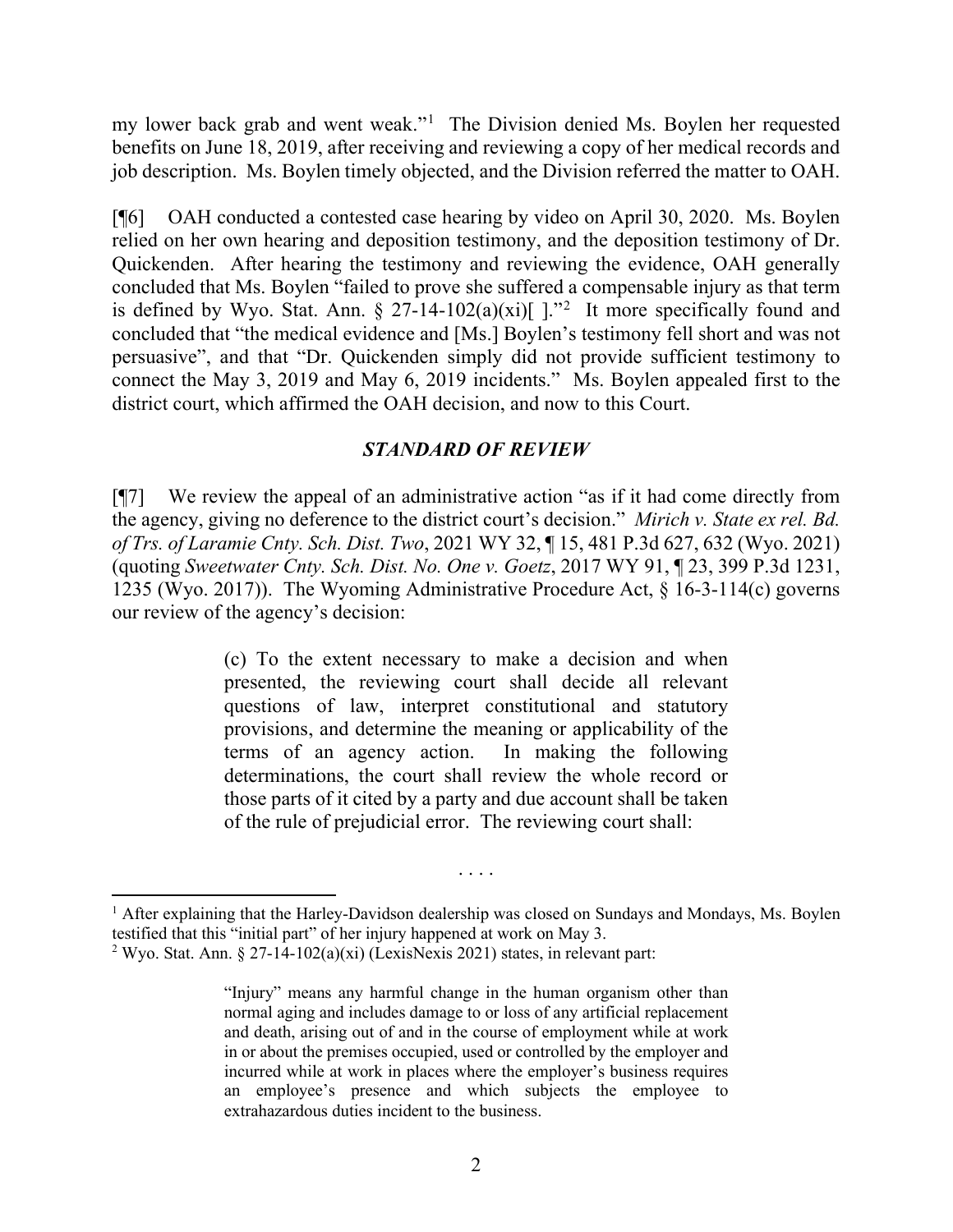(ii) Hold unlawful and set aside agency action, findings and conclusions found to be:

(A) Arbitrary, capricious, an abuse of discretion or otherwise not in accordance with law;

(B) Contrary to constitutional right, power, privilege or immunity;

(C) In excess of statutory jurisdiction, authority or limitations or lacking statutory right;

(D) Without observance of procedure required by law; or

(E) Unsupported by substantial evidence in a case reviewed on the record of an agency hearing provided by statute.

Wyo. Stat. Ann. § 16-3-114(c) (LexisNexis 2021).

[¶8] A workers' compensation claimant must prove all essential elements of her claim by a preponderance of the evidence. *Ross v. State ex rel. Dep't of Workforce Servs.*, 2022 WY 11,  $\P$  9, 503 P.3d 23, 28 (Wyo. 2022) (citation omitted). Where, as here, both parties submit evidence, we apply the substantial evidence test to fact findings. *Id.* (citation omitted). And when reviewing an agency's decision that a claimant did not satisfy her burden of proof,

> we will decide whether there is substantial evidence to support the agency's decision to reject the evidence offered by the burdened party by considering whether that conclusion was contrary to the overwhelming weight of the evidence in the record as a whole. *See, Wyo. Consumer Group v. Public Serv. Comm'n of Wyo.*, 882 P.2d 858, 860–61 (Wyo. 1994); *Board of Trustees, Laramie County School Dist. No. 1 v. Spiegel*, 549 P.2d 1161, 1178 (Wyo. 1976) (discussing the definition of substantial evidence as "contrary to the overwhelming weight of the evidence"). If, in the course of its decision making process, the agency disregards certain evidence and explains its reasons for doing so based upon determinations of credibility or other factors contained in the record, its decision will be sustainable under the substantial evidence test. Importantly, our review of any particular decision turns not on whether we agree with the outcome, but on whether the agency could reasonably conclude as it did, based on all the evidence before it.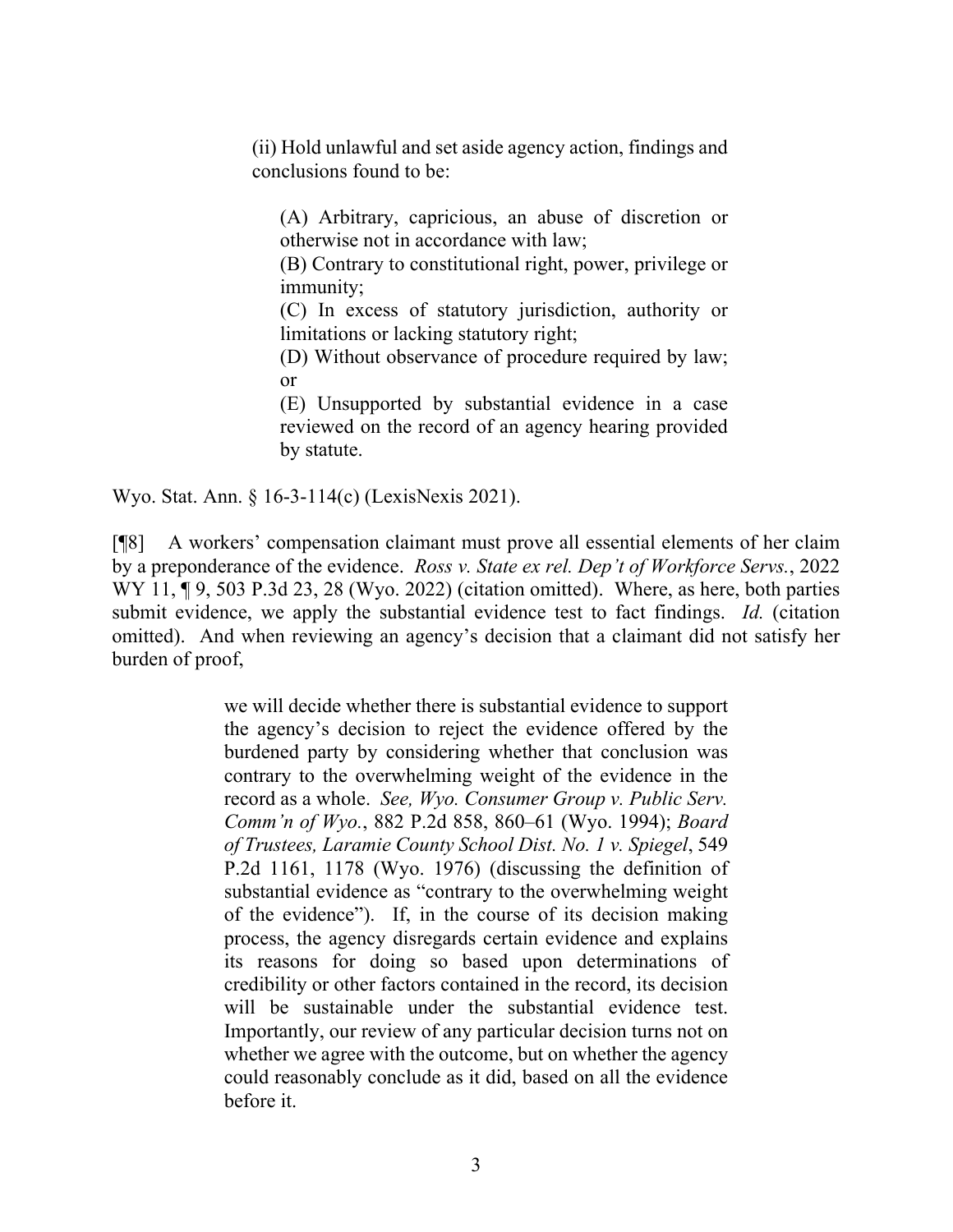*Hood v. State ex rel. Dep't of Workforce Servs., Workers' Comp. Div.*, 2016 WY 104, ¶ 14, 382 P.3d 772, 776 (Wyo. 2016) (quoting *Dale v. S & S Builders, LLC*, 2008 WY 84, ¶ 22, 188 P.3d 554, 561 (Wyo. 2008)).

## *DISCUSSION*

# *I. OAH properly considered whether Ms. Boylen's May 6, 2019 injury was caused by the May 3, 2019 injury.*

[¶9] Ms. Boylen did not directly raise the second compensable injury rule in her claim to the Division or in her case to OAH. In appealing OAH's decision, however, she argues that OAH should have considered her May 6 injury "as a second compensable injury and [its] failure to do so is not in accordance with law."

[¶10] In *Carabajal v. State ex rel. Wyo. Workers' Safety & Comp. Div.*, 2005 WY 119,  $\P$ [ $\parallel$  19–21, 119 P.3d 947, 953–54 (Wyo. 2005) we held that this argument is not foreclosed on appeal so long as the hearing examiner heard sufficient evidence of the claimant's theory of the case to be on alert she should apply the second compensable injury rule. The Division acknowledges our ruling in *Carabajal* and does not challenge its application here. We therefore proceed to consider Ms. Boylen's second compensable injury argument.

[¶11] We recently explained, "[t]he second compensable injury rule provides that a subsequent injury may be compensable when 'an initial compensable injury ripens into a condition requiring additional medical [treatment][,]'" and that a "subsequent injury or condition is compensable if it is causally linked to the initial compensable work injury." *Ross*, ¶ 13, 503 P.3d at 29 (citations omitted). Our description of the required causal connection between the first and second injuries has varied slightly from case to case but in every case "[t]he employee must show, by a preponderance of the evidence, that it is more probable than not that the second injury was caused by the first." *Id.* (citation omitted).

[¶12] The application of the second compensable injury rule to the facts of this case gives us pause, as Ms. Boylen's claimed May 3 injury—the first injury—went unreported, required no treatment, and was never determined to be compensable. Then, just three days passed before the reported second injury occurred. Thus, the second injury can hardly be described as a ripened condition from an initial compensable injury that required **additional** medical treatment. Even Ms. Boylen acknowledges that her case is different from others implicating the second compensable injury rule. *Cf. Ross*, 2022 WY 11, 503 P.3d 23; *Hardy v. State ex rel. Dep't of Workforce Servs., Workers' Comp. Div.*, 2017 WY 42, 394 P.3d 454 (Wyo. 2017); *Hood*, 2016 WY 104, 382 P.3d 772; *Bodily v. State ex rel. Dep't of Workforce Servs., Workers' Comp. Div.*, 2014 WY 39, 320 P.3d 240 (Wyo. 2014); *Carabajal*, 2005 WY 119, 119 P.3d 947.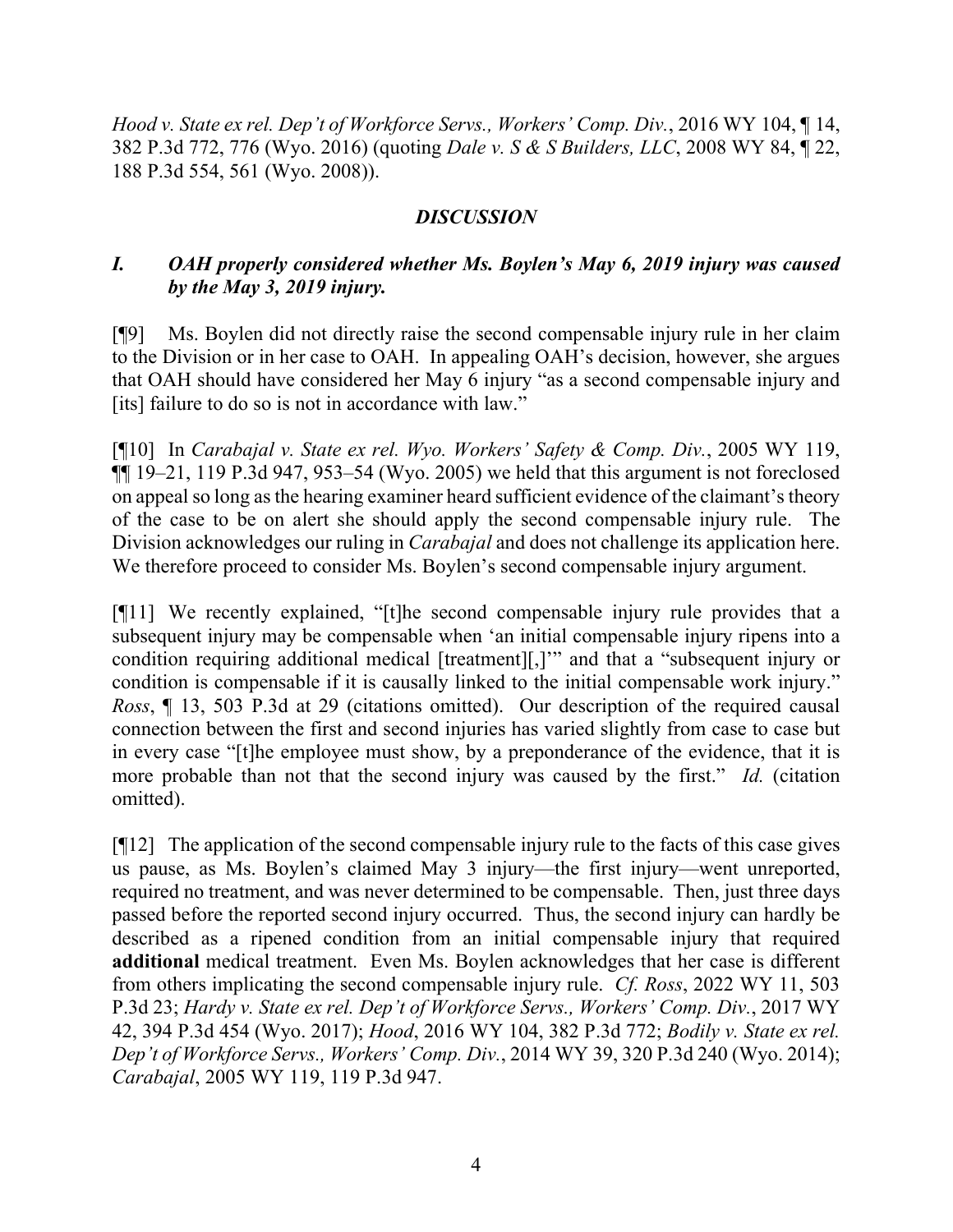[¶13] In the end, however, even if we could properly characterize the May 6 injury as a second injury, the record makes clear OAH did not ignore Ms. Boylen's theory of the case or apply the wrong standard. To the contrary, OAH acknowledged that "[t]he conundrum in this case is whether or not the May  $3<sup>rd</sup>$  incident led to and caused the May  $6<sup>th</sup>$  incident." To resolve that conundrum, OAH carefully considered Ms. Boylen's medical records, her testimony, and Dr. Quickenden's opinion that the May 3 injury and the May 6 injury were connected. And only after such consideration did OAH conclude Ms. Boylen failed to prove the necessary, direct causal connection. That OAH did not specifically articulate the "second compensable injury" in its decision is of no consequence. *See Kenyon v. State ex rel. Dep't of Workforce Servs., Workers' Comp. Div.*, 2011 WY 14, ¶ 20, 247 P.3d 845, 851 (Wyo. 2011). The record and our precedent thus refute Ms. Boylen's claim that OAH failed to act in accordance with law.

## *II. Substantial evidence supports OAH's conclusion that Ms. Boylen failed to demonstrate that her May 6, 2019 injury was caused by the May 3, 2019 injury.*

[¶14] Ms. Boylen asserts she "proved by a preponderance of the evidence an injury occurred to her back on May 3, 2019, when she was moving a heavy motorcycle while performing her work duties[,]" that she "did not have any problems with her back prior to May 3," and that she "would not have had the injury to her back on [May 6] if she had not injured her back on [May 3] while at work." She relies on notes of her statements to Dr. Quickenden and other medical providers at Red Desert Insta Care and Premier Bone & Joint Centers, her deposition and hearing testimony, and Dr. Quickenden's deposition testimony, as proof that the twisting injury at home on May 6 "was causally related to the original work-related injury" on May 3. She further claims her burden of proof was satisfied because the Division failed to contradict Dr. Quickenden's testimony or present evidence to show what else might have caused the May 6 injury. According to Ms. Boylen, "[t]he doctor has to rely on the patient's history to deduce an opinion" and her "history has not been refuted."

[¶15] The test is whether OAH could reasonably conclude that Ms. Boylen failed her burden of proof based on all the evidence before it. *See Hood*, ¶ 14, 382 P.3d at 776. Our thorough review of the record leads us to conclude the record contains substantial evidence to support OAH's decision to reject the evidence on which Ms. Boylen relies. OAH identified inconsistencies in Ms. Boylen's reports and explained its reasons for discounting Dr. Quickenden's opinion based on factors contained in the record. Consequently, its conclusion is sustainable under the substantial evidence test. *See id.*

[¶16] For example, OAH acknowledged Ms. Boylen's testimony that she had no prior back problems, she believed the proximity in time between the May 3 and 6 incidents established cause, and she experienced no intervening activity or accident. However, it also recognized that Ms. Boylen described the May incident as minor and didn't think much of it. She finished work that day, worked the next day, and did not seek any medical